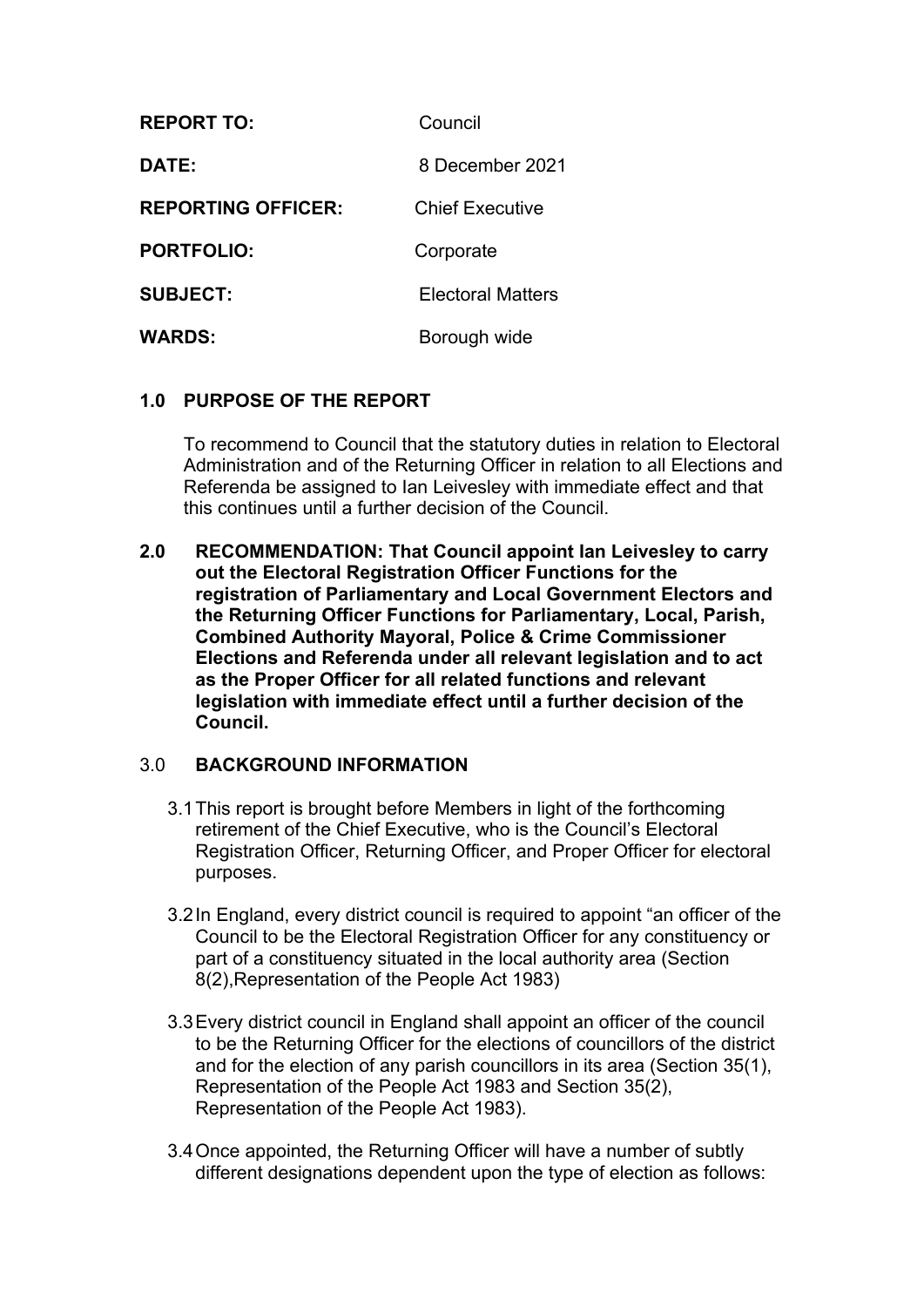## **UK Parliamentary Election - Acting Returning Officer**

□ Section 28(1), Representation of the People Act 1983

#### **Police and Crime Commissioner Election - Local Returning Officer**

□ Section 54(5), Police Reform and Social Responsibility Act 2011

**Combined Authority Mayoral Election - Local Returning Officer** □ Article 5, Combined Authorities (Mayoral Elections) Order 2017

The Returning Officer for district council elections is also responsible as Counting Officer for the administration of any referendum required under the Local Government Act 2000 (as amended) relating to the executive governance of the authority (Regulation 9, Local Authorities (Conduct of Referendums) (England) Regulations 2012).

The Returning Officer for district council or London borough elections is responsible as Counting Officer for the administration of any referendum required under the Town and Country Planning Act 1990 (as amended) relating to neighbourhood planning (Regulation 9, Neighbourhood Planning (Referendums) Regulations 2012).

## **4.0 POLICY IMPLICATIONS**

Legislation requires that the Council appoint an Electoral Registration Officer and Returning Officer.

#### **5.0 FINANCIAL IMPLICATIONS**

The post of Returning Officer is remunerated and is paid for from the Elections budget in the case of local elections. The Council is reimbursed for other elections.

## **6.0 IMPLICATIONS FOR THE COUNCIL'S PRIORITIES**

- 6.1 **Children and Young People in Halton – None**
- 6.2 **Employment, Learning and Skills in Halton – None**
- 6.3 **A Healthy Halton – None**
- 6.4 **A Safer Halton – None**

#### 6.5 **Halton's Urban Renewal – None**

#### **7.0 RISK ANALYSIS**

There are no risks requiring a separate assessment. Legislation requires that the Council appoints a suitable Electoral Registration Officer and